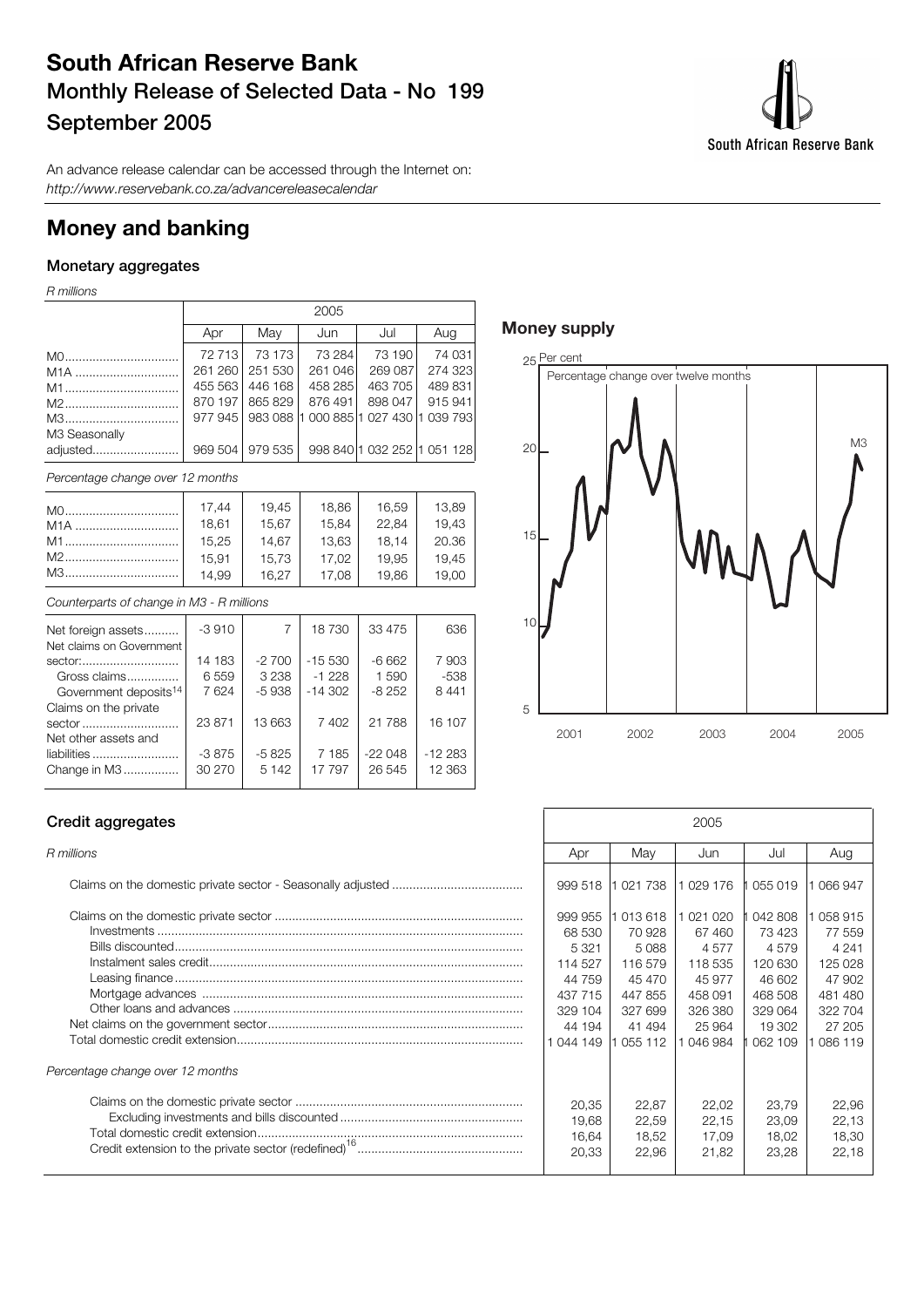# **Money and banking (continued)**

|                                                                                      |           |           | 2005      |               |           |
|--------------------------------------------------------------------------------------|-----------|-----------|-----------|---------------|-----------|
| Banks and Mutual Banks (R millions)                                                  | Mar       | Apr       | May       | Jun           | Jul       |
|                                                                                      |           |           |           |               |           |
|                                                                                      | 1 025 033 | 1 043 283 | 1 049 871 | 1 078 236     | 1 116 628 |
|                                                                                      | 49 214    | 41 112    | 42 824    | 43 679        | 42 930    |
|                                                                                      | 1074247   | 1 084 395 | 1 092 695 | 1 1 2 1 9 1 5 | 1 159 557 |
|                                                                                      | 49 854    | 56 010    | 57 275    | 51 119        | 47 160    |
|                                                                                      | 1 183 885 | 1 203 034 | 1 214 386 | 1 236 944     | 1 278 396 |
|                                                                                      | 116 944   | 121 334   | 124 271   | 121 066       | 120 300   |
|                                                                                      | 22 547    | 22728     | 23 689    | 23 751        | 23 5 21   |
|                                                                                      | 19519     | 19054     | 20816     | 21 552        | 21 411    |
|                                                                                      | 409       | 22        | 13        | 13            | 13        |
|                                                                                      | 9 1 8 0   | 11 377    | 9 2 2 1   | 9881          | 8 5 6 0   |
|                                                                                      | 885 257   | 905 507   | 917 387   | 929 577       | 945 500   |
|                                                                                      | 1 173 036 | 1 184 029 | 1 198 606 | 1 226 692     | 1 274 868 |
|                                                                                      | 41830     | 46 331    | 47 0 25   | 44 147        | 43 196    |
|                                                                                      | 15 233    | 15462     | 16 904    | 17 599        | 20 250    |
|                                                                                      | 264 150   | 269 236   | 266 982   | 262 109       | 269 771   |
|                                                                                      | 86        | 568       | 68        | 129           | 129       |
|                                                                                      | 2 0 4 0   | 2029      | 2 3 0 4   | 2 4 5 3       | 2 3 0 4   |
| Total assets (utilised acceptance facilities buy-back agreements and foreign finance |           |           |           |               |           |
|                                                                                      | 1513895   | 1 528 176 | 1 542 333 | 1 565 017     | 1618867   |
|                                                                                      | 63 106    | 63 372    | 63872     | 64 960        | 66 220    |
|                                                                                      | 71 363    | 75 550    | 74 335    | 74 408        | 75 726    |
|                                                                                      | 8905      | 9612      | 8963      | 8778          | 8797      |
|                                                                                      |           |           |           |               |           |
| Land Bank (R millions)                                                               |           |           |           |               |           |
|                                                                                      | 11 780    | 10687     | 10 275    | 10 29 2       | 10 163    |
|                                                                                      | 18678     | 18 661    | 18 2 35   | 17 409        | 17 283    |

# **International economic data** 2005

|                                                                                                      |          |         | ZUUJ.    |          |          |
|------------------------------------------------------------------------------------------------------|----------|---------|----------|----------|----------|
| Changes in gold and other foreign reserves (R millions)                                              | Apr      | May     | Jun      | Jul      | Aug      |
|                                                                                                      | $-1084$  | 17 550  | 8787     | 833      | $-1708$  |
|                                                                                                      | $-546$   | 2 1 0 5 | $-125$   | $-24$    | $-545$   |
|                                                                                                      | 937      | 8 2 7 8 | 9 3 5 9  | 1 316    | 412      |
|                                                                                                      | $-1445$  | 1 1 3 9 | 21 7 8 2 | 22 170   | $\cdots$ |
| Gross reserves of the Reserve Bank and open position in foreign<br>currency (US\$m)                  |          |         |          |          |          |
|                                                                                                      | 16 042   | 17 188  | 18 679   | 18876    | 18 961   |
|                                                                                                      | 12 541   | 13702   | 15 177   | 15 371   | 15 501   |
| Net average daily turnover on the SA foreign exchange market (US\$m)                                 |          |         |          |          |          |
|                                                                                                      | 1665     | 1 630   | 1956     | 1 7 1 2  | 1491     |
|                                                                                                      | 509      | 499     | 496      | 468      | 604      |
|                                                                                                      | 8 1 5 7  | 7589    | 7465     | 8 2 7 5  | 9331     |
|                                                                                                      | 3578     | 3452    | 3 4 4 1  | 3634     | 3274     |
|                                                                                                      | 13 909   | 13710   | 13 358   | 14 089   | 14 700   |
| Exchange rates (averages)                                                                            |          |         |          |          |          |
| Effective exchange rate against the most important currencies (Index: $2000=100$ ) <sup>18</sup>     | 92,36    | 90,78   | 87.21    | 89.19    | 91,02    |
| Real effective exchange rate against the most important currencies (Index: 2000=100) <sup>3</sup> 18 | 109,91   | 108,66  | 105,66   | 108,61   | $\cdots$ |
|                                                                                                      | 6,1521   | 6,3314  | 6,7500   | 6,7035   | 6,4650   |
|                                                                                                      | 11,6567  | 11,7446 | 12,2820  | 11,7407  | 11,5992  |
|                                                                                                      | 7,9665   | 8,0434  | 8,2163   | 8,0751   | 7,9478   |
|                                                                                                      | 0,0573   | 0.0594  | 0.0622   | 0.0599   | 0.0585   |
| Average daily fixing price of gold per fine ounce                                                    |          |         |          |          |          |
|                                                                                                      | 2 636,20 | 2670.92 | 2 901.00 | 2 838,40 | 2821.76  |
|                                                                                                      | 429,11   | 422,20  | 430,64   | 424,61   | 437,73   |
|                                                                                                      |          |         |          |          |          |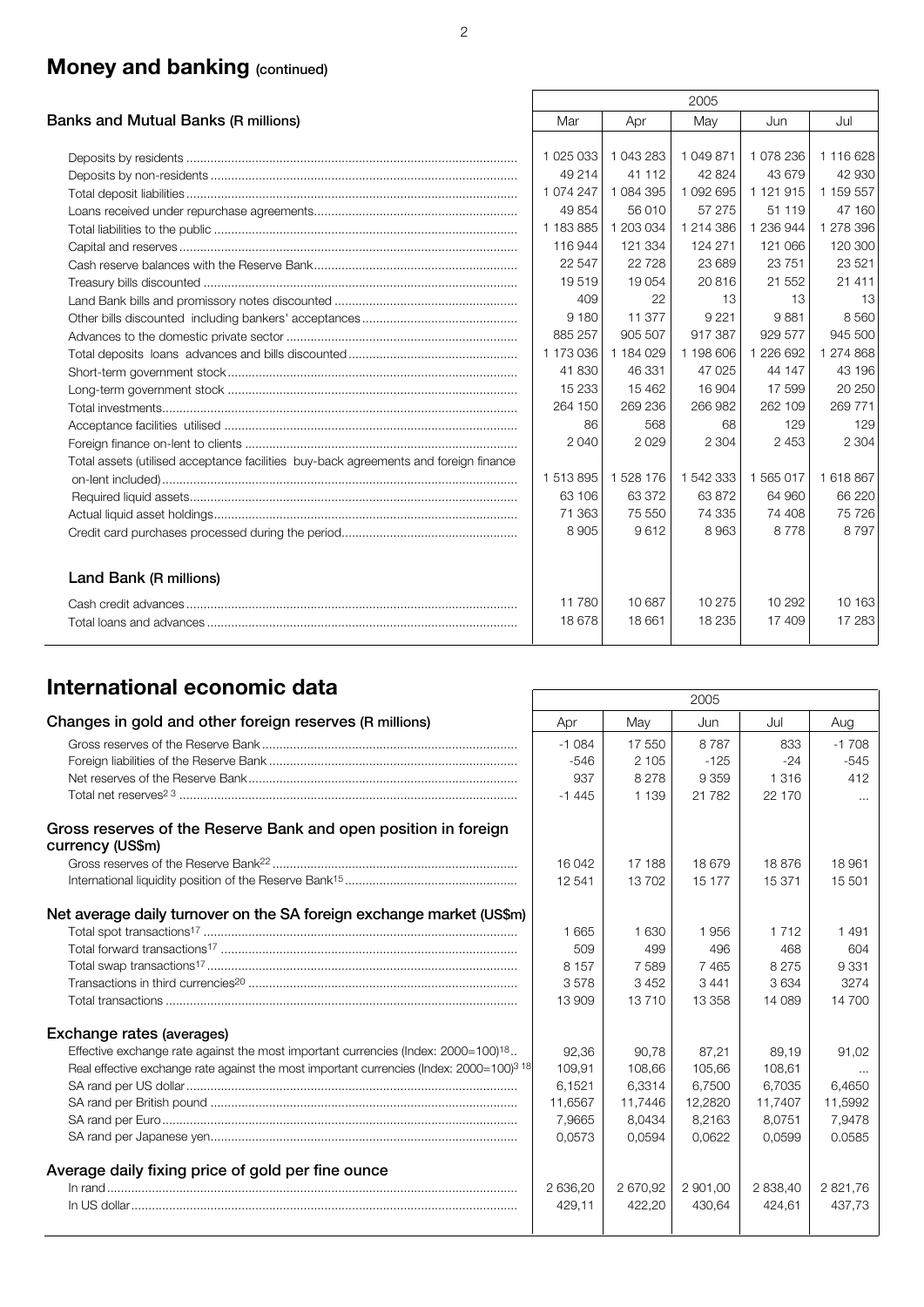# **Capital market** 2005

|                                          | $\sim$    |         |           |           |           |           |
|------------------------------------------|-----------|---------|-----------|-----------|-----------|-----------|
|                                          | Mar       | Apr     | May       | Jun       | Jul       | Aug       |
| Share market <sup>4</sup>                |           |         |           |           |           |           |
|                                          | 103 451   | 88 255  | 91 279    | 105 660   | 106 496   | 107 579   |
|                                          | 4518      | 4 089   | 4 1 9 4   | 4 3 6 0   | 4 640     | 4 4 4 9   |
|                                          | 161       | 157     | 158       | 167       | 176       | 184       |
|                                          | 2,7       | 2,8     | 2,8       | 2.7       | 2,6       | 2,8       |
| Non-resident transactions (R millions)   |           |         |           |           |           |           |
|                                          | 2 5 0 9   | 2 7 8 2 | $-794$    | 11 783    | 7 2 4 0   | 4 500     |
|                                          | 2 5 8 3   | 3681    | 3984      | 4 3 5 8   | $-2662$   | $-3895$   |
|                                          | 5 0 9 2   | 6463    | 3 1 9 0   | 16 142    | 4578      | 604       |
| Fixed-interest securities market         |           |         |           |           |           |           |
|                                          | 4 9 4 4   | 8861    | 5 1 8 4   | 4 1 7 3   | 5038      |           |
|                                          | 659 679   | 660 653 | 705 470   | 699 138   | 696 578   | 706 273   |
|                                          | 790 121   | 787 909 | 854 729   | 856 528   | 857 582   | 860 301   |
|                                          | 28 5 27   | 26 953  | 26 431    | 24 611    | 24 633    | 27 516    |
|                                          | 8,2       | 8,5     | 8.4       | 8.1       | 8.1       | 7,9       |
| Derivative market - futures <sup>4</sup> |           |         |           |           |           |           |
|                                          | 55 146    | 50 342  | 64 371    | 63 413    | 62 904    | 60 992    |
|                                          | 4 101 556 | 951 094 | 1 649 927 | 4 406 240 | 1963163   | 2 154 229 |
|                                          | 167 594   | 66 097  | 66 395    | 201 666   | 78 566    | 97 512    |
|                                          | 1 383 604 | 372 262 | 498 785   | 1 291 588 | 1 625 807 | 1737699   |

# **National government finance**

|                                                                                         | 2005     |          |         |           |         |          |
|-----------------------------------------------------------------------------------------|----------|----------|---------|-----------|---------|----------|
| Statement of national revenue, expenditure and borrowing                                | Mar      | Apr      | May     | Jun       | Jul     | Aug      |
|                                                                                         | 46 069   | 20 559   | 26 712  | 41 310    | 28 663  | 28 681   |
|                                                                                         | 35 248   | 31 811   | 32 472  | 32 483    | 29 631  | 42 853   |
|                                                                                         | 10821    | $-11252$ | -5759   | 8826      | $-968$  | $-14172$ |
|                                                                                         |          | $-4539$  |         |           |         |          |
| PLUS: Cost/profit on revaluation of foreign bonds and loans at redemption <sup>19</sup> |          |          |         | -13       |         |          |
|                                                                                         | 18       |          |         |           | 2 185   | 662      |
|                                                                                         | 10839    | $-15791$ | $-5761$ | 8813      | 1 2 1 9 | $-13511$ |
| National government financing of net borrowing requirement                              |          |          |         |           |         |          |
|                                                                                         | 106      | $-110$   | 5950    | 2517      | 2 0 3 5 | $-5272$  |
|                                                                                         | 3 7 5 4  | 8 3 7 1  | 4 7 8 7 | 3929      | 4 4 0 9 | 4 0 9 2  |
|                                                                                         |          | 299      | $-122$  |           | 1 182   |          |
|                                                                                         | 50       | $-15$    | 44      | 44        | 53      | 60       |
|                                                                                         | $-14749$ | 7 2 4 6  | $-4898$ | $-15.305$ | $-8899$ | 14 640   |
|                                                                                         | $-10839$ | 15791    | 5761    | $-8.813$  | $-1219$ | 13511    |

 $\Gamma$ 

| <b>Economic indicators</b> (seasonally adjusted)                                                                                                                                                                                                                                                                                                                                                                                                                                                                                                                                                                                                                                                                                                                                                                                   | 2005                                                                                                                                                                                                                                                                                                              |                                                   |                                                                                                                                                                                                                                                                                                                                                                                                                                                                                                                                                                                                                                                                                           |                                                         |                                                 |                                                                      |  |
|------------------------------------------------------------------------------------------------------------------------------------------------------------------------------------------------------------------------------------------------------------------------------------------------------------------------------------------------------------------------------------------------------------------------------------------------------------------------------------------------------------------------------------------------------------------------------------------------------------------------------------------------------------------------------------------------------------------------------------------------------------------------------------------------------------------------------------|-------------------------------------------------------------------------------------------------------------------------------------------------------------------------------------------------------------------------------------------------------------------------------------------------------------------|---------------------------------------------------|-------------------------------------------------------------------------------------------------------------------------------------------------------------------------------------------------------------------------------------------------------------------------------------------------------------------------------------------------------------------------------------------------------------------------------------------------------------------------------------------------------------------------------------------------------------------------------------------------------------------------------------------------------------------------------------------|---------------------------------------------------------|-------------------------------------------------|----------------------------------------------------------------------|--|
| <b>Sales</b>                                                                                                                                                                                                                                                                                                                                                                                                                                                                                                                                                                                                                                                                                                                                                                                                                       | Mar                                                                                                                                                                                                                                                                                                               | Apr                                               | May                                                                                                                                                                                                                                                                                                                                                                                                                                                                                                                                                                                                                                                                                       | Jun                                                     | Jul                                             | Aug                                                                  |  |
|                                                                                                                                                                                                                                                                                                                                                                                                                                                                                                                                                                                                                                                                                                                                                                                                                                    | 111.5<br>127,8<br>122,8<br>149,0<br>142.9                                                                                                                                                                                                                                                                         | 120,0<br>132,7<br>126,9<br>170,7<br>153,0         | 115.5<br>132,5<br>126,4<br>172,9<br>163.2                                                                                                                                                                                                                                                                                                                                                                                                                                                                                                                                                                                                                                                 | 116.0<br>136.0<br>126,1<br>166,5<br>178.9               | 118.6<br>$\cdots$<br>$\cdots$<br>159.6<br>159.8 | $\cdots$<br>$\cdots$<br>$\cdots$<br>173.6<br>168,4                   |  |
|                                                                                                                                                                                                                                                                                                                                                                                                                                                                                                                                                                                                                                                                                                                                                                                                                                    |                                                                                                                                                                                                                                                                                                                   |                                                   |                                                                                                                                                                                                                                                                                                                                                                                                                                                                                                                                                                                                                                                                                           |                                                         |                                                 |                                                                      |  |
| Volume of production <sup>11</sup><br>Composite business cycle indicators                                                                                                                                                                                                                                                                                                                                                                                                                                                                                                                                                                                                                                                                                                                                                          | 73.7<br>136,1<br>112,3<br>110.8<br>141,7<br>109,3                                                                                                                                                                                                                                                                 | 67.1<br>131,8<br>114,4<br>112.6<br>144.9<br>108,5 | 72.8<br>130,7<br>111,8<br>114.0<br>146.0<br>109,0                                                                                                                                                                                                                                                                                                                                                                                                                                                                                                                                                                                                                                         | 71.6<br>130,6<br>112,6<br>114.0<br>$\cdots$<br>$\cdots$ | 70.7<br>131,4<br>113.5<br>114.9<br>$\cdots$     | $\cdots$<br>$\cdots$<br>$\cdots$<br>$\cdots$<br>$\cdots$<br>$\cdots$ |  |
| Changes in the net reserves of the Reserve Bank also include valuation adjustments in respect of the<br>assets and short-term liabilities of the Reserve Bank.<br>Total net reserves include those of the Reserve Bank other banks and government.<br>$\overline{2}$<br>3<br>Preliminary figures.<br>Source: JSE Securities Exchange South Africa (JSE).<br>Net cash receipts after repayment of redemptions Internal funds excluded.<br>6<br>Monthly average.<br>Actual number as at the last business day of the particular month.<br>8<br>Seasonally adjusted at an annual rate.<br>Deficit (-) / Surplus (+).<br>10 Excluding discount.<br>11 Source: Statistics South Africa.<br>12 Source: National Association of Automobile Manufacturers of SA.<br>13 Source: Bond Exchange of South Africa.<br>14 Increase - decrease +. | 15<br>17 Transactions against the Rand.<br>19 Cost (-) / profit (+).<br>20 Transactions in third currencies refers to transactions between any two currencies other than the<br>South African rand.<br>21 Components revised See "Note on the revision of composite leading and coincident business cycle<br>1994 | British Pound (15 37) Japanese Yen (10 43).       | Up to end February 2004 referred to as the "Net open position in foreign currency of the Reserve Bank".<br>16 See page S22 of the Quarterly Bulletin regarding the definition of P1 credit extension.<br>18 The weighted average exchange rate of the rand is calculated against thirteen currencies consistently<br>excluding Zimbabwe The weights of the four major currencies are in brackets: Euro (36 38) US Dollar (15 47)<br>indicators" in the March 2004 Quarterly Bulletin  Previous and new indices were linked in January<br>22 The gold reserves are valued at market price taken at 14:30 on each valuation date.<br>23 From May 2004 including RSA Government Retail Bond. |                                                         |                                                 |                                                                      |  |

3